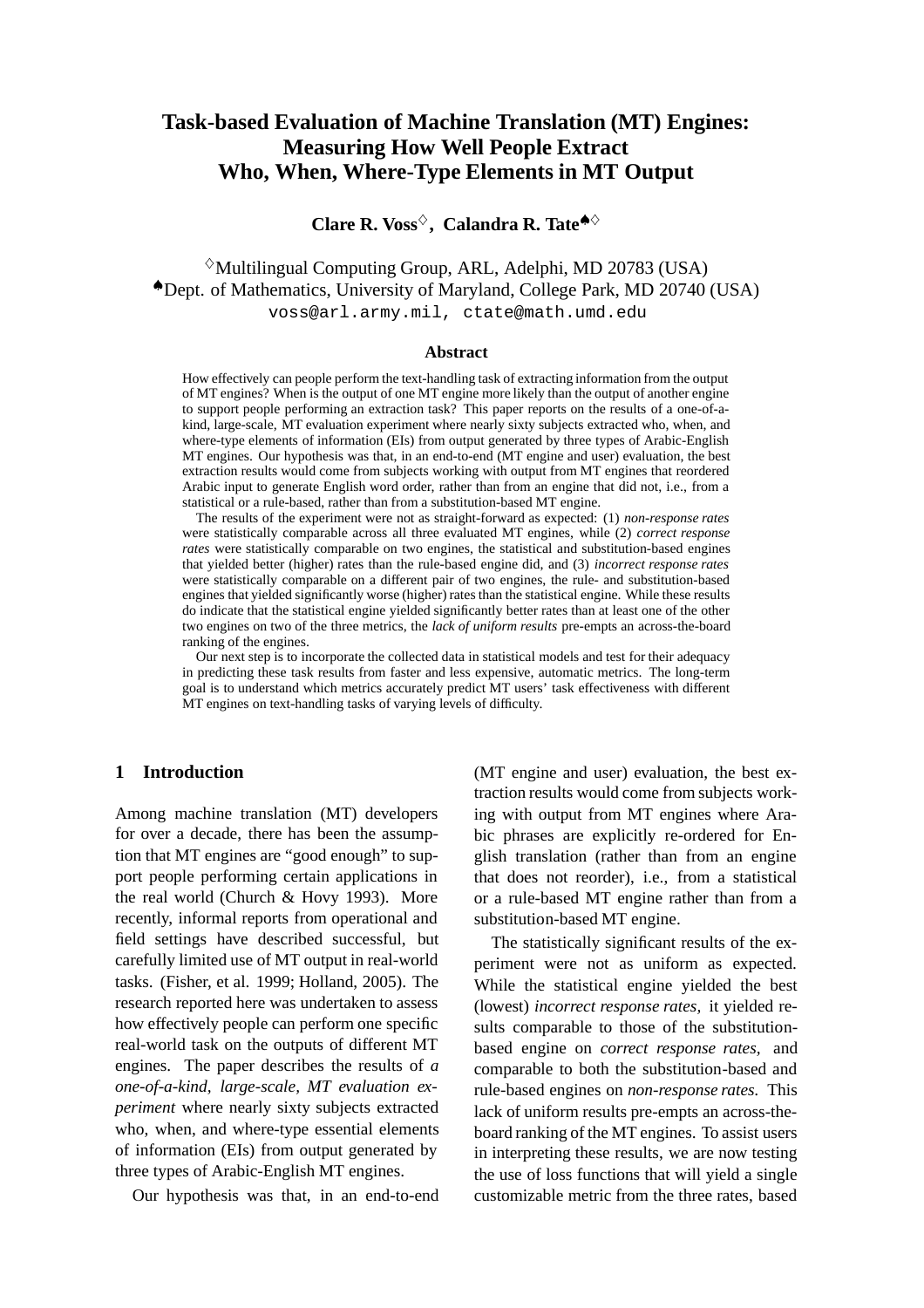on acceptable costs for errors and failed detections, as provided by MT users for their work environment.

Our next step is to incorporate the collected data in statistical models and test for their adequacy in predicting these task results from faster and less expensive, automatic metrics. Our long-term goal is to understand which metrics accurately predict our MT users' task effectiveness with different MT engines on text-handling tasks of varying levels of difficulty.

This paper describes the background and motivation for our selection of an extraction task and a particular set of three MT engines. An overview of the experiment follows with a description of the task and elements to be extracted, the document collection, the subjects, the experimental design and procedures, and the data collected. The metrics applied to the data are detailed and the results and analysis of the experimental data are presented. The paper concludes with a recap of our findings and a few words about future directions for our work.

# **2 Background**

Extrinsic, task-based evaluation of MT engines has long been of interest to MT users who seek automated support tools to expedite their decision-making tasks (Spaerck-Jones & Gallier, 1996). In the late 1990's two new MT research trends emerged, furthering interest in extrinsic metrics: task-based experiments were being conducted by MT developers on their own engines (Resnik, 1997; Levin et al., 1999), and task-based experiments assuming an ordering of task difficulty were being proposed by users for text-handling tasks (Taylor & White, 1998; White et al., 2000).

Then, with the introduction of several automatic  $MT$  metrics<sup>1</sup> demonstrating both the vitality of MT evaluation as a research area of its own and the impact of metrics on the MT development cycle, MT stakeholders began funding research experiments in task-based assessment of MT engines, to address users' needs. See, for example, the request for proposals that include methods for *utility evaluations,* in the 2005 broad agency announcement for GALE (Global Autonomous Language Exploitation), a large research program, directed by DARPA, a U.S. government funding agency.<sup>2</sup>

| Publishing          | Produce technically correct       |  |
|---------------------|-----------------------------------|--|
|                     | document in fluent English        |  |
| Gisting             | Produce a summary                 |  |
|                     | of the document                   |  |
| Extraction          | For documents of interest,        |  |
|                     | capture specified key             |  |
|                     | information                       |  |
| Deep                | Event identification (scenarios): |  |
| Extraction          | determine an incident type and    |  |
|                     | report all pertinent information  |  |
| <i>Intermediate</i> | Relationship identification:      |  |
| Extraction          | member-of, friend-of, boss-of     |  |
| <b>Wh-Item</b>      | Identification of: who-, where-,  |  |
| <b>Extraction</b>   | when-type information elements    |  |
| Shallow             | Named entity recognition:         |  |
| Extraction          | isolate names of people, places,  |  |
|                     | organizations, dates, locations   |  |
| Triage              | For documents of interest,        |  |
|                     | rank by importance                |  |
| Detection           | Find documents of interest        |  |
| Filtering           | Discard irrelevant documents      |  |

Table 1: Task Hierarchy by Taylor & White (1998) with extra row inserted for Wh-item Extraction Task

#### **Tasks for MT Evaluation**

After reviewing Taylor & White's hierarchy of tasks and examining the MT output of several engines, we designed three experiments to test for:

(i) one task as a lower-bound for a shared capability, that all the selected different types of Arabic-English MT engines could support,

(ii) one task as an intermediate challenge, that one or two engines would support but another one would not, and

(iii) one task as an upper-bound for a shared limitation, that none of the selected engines could yet support.

This report focuses exclusively<sup>3</sup> on the

<sup>&</sup>lt;sup>1</sup>Such as BLEU (Papineni et al. 2002), GTM (Melamed et al. 2003), METEOR (Lavie et al. 2004), and TER (Snover et al. 2005).

<sup>2</sup> www.darpa.mil/ipto/solicitations/closed/05- 28 PIP.htm

 $3$ The choice for task (i) as topic categorization, a form of Taylor & White's "detection," and for task (iii) as template completion, a form of Taylor & White's "deep extraction" were based on our previous experiments (Tate, Lee, & Voss, 2003; and Voss, 2002). The results of the pilot conducted for task (iii) indicated that the MT engines were not adequate to support users performing event-template completion (Laoudi, Tate, & Voss, 2006).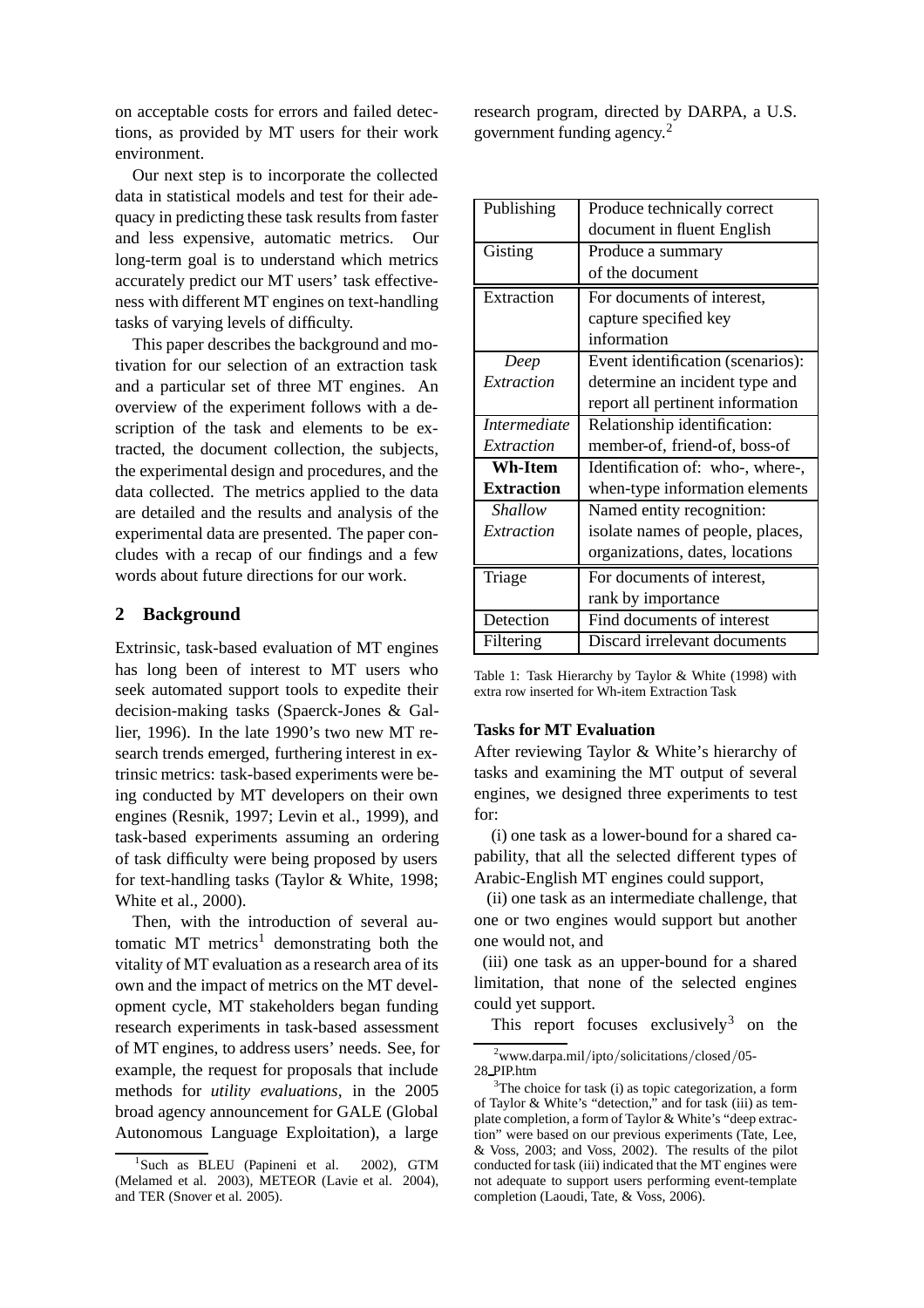experiment conducted for task (ii), that we gauged to be at an intermediate level of extraction difficulty, shown as an extra row inserted in Table 1. A small, prior pilot experiment to evaluate Arabic-English MT engines for document exploitation tasks indicated that subjects could extract some named entities and event participants from noisy MT output, but they could not readily identify relations within events (Voss, 2002). This led us to select wh-item extraction, a task between event-level analysis and named-entity recognition.

#### **Selection of MT Engines**

In conjunction with the project sponsor, three distinct types of MT engines were selected<sup>4</sup> as representative of three development models, varying in required funding, time, and linguistic resources:

- MT-1, a rule-based engine with handcrafted lexicons and symbolic linguistic processing components (morphological analyzer, parser)
- MT-2, a statistical engine trained on large quantities of monolingual and parallel Arabic-English texts, but no traditional symbolic linguistic processing components
- MT-3, a substitution-based engine that relies entirely on a pattern-matching algorithm with a lexicon and morphological analyzer to translate matched strings into English phrases, replacing the former with the latter, leaving the original Arabic word order unchanged except as occurs locally within the substituted phrases.

# **3 Experiment**

Here we provide an overview of the experiment with a brief description of the document collection, the experimental design, the task and wh-type elements to be extracted, and the data collected.

## **Document Collection**

A collection of Arabic news documents taken from ten websites was created in December

| $\overline{\mathbf{X}}$ | Y            | Z              |
|-------------------------|--------------|----------------|
| MT-1 Who 1              | MT-3 Who 1   | $MT-2$ Who 1   |
| MT-3 When 1             | MT-1 When 1  | MT-2 When 1    |
| MT-1 Where 1            | MT-2 Where 1 | MT-3 Where 1   |
|                         |              |                |
| MT-3 Who 2              | $MT-1$ Who 2 | MT-2 Who 2     |
| MT-2 When 2             | MT-3 When 2  | $MT-1$ When 2. |
| MT-2 Where 2            | MT-3 Where 2 | MT-1 Where 2   |
|                         |              |                |
| MT-1 When 3             | MT-2 When 3  | MT-3 When 3    |
| MT-3 Where 3            | MT-1 Where 3 | MT-2 Where 3   |
| $MT-2$ Who 3            | $MT-3$ Who 3 | $MT-1$ Who 3   |
|                         |              |                |
| MT-3 When 4             | MT-1 When 4  | MT-2 When 4    |
| MT-3 Who 4              | $MT-2$ Who 4 | MT-1 Who 4     |
| MT-3 Where 4            | MT-1 Where 4 | MT-2 Where 4   |
|                         |              |                |
| MT-1 When 5             | MT-2 When 5  | MT-3 When 5    |
| $MT-2$ Who 5            | $MT-1$ Who 5 | $MT-3$ Who 5   |
| MT-1 Where 5            | MT-2 Where 5 | MT-3 Where 5   |
|                         |              |                |
| MT-2 When 6             | MT-3 When 6  | MT-1 When 6    |
| $MT-1$ Who 6            | MT-2 Who 6   | MT-3 Who 6     |
| MT-2 Where 6            | MT-3 Where 6 | MT-1 Where 6   |

Table 2: Super-Block of Three Viewing Sequences of 18 Translated Documents Each, Before Wh-type Grouping and Randomizations. Each translated document in the full pool of 54 is uniquely specified by an MT identifier (MT-1, MT-2, or MT-3), a WH identifier (WHEN, WHERE, or WHO), and a DocID identifier (an integer from 1 to 6).

2003. Full articles were trimmed from the bottom up to be roughly comparable in size and fit fully within the software display window after translation, so that subjects would not need to use a scrollbar to see any portion of the text.

For each of the three wh-item types, native Arabic speakers identified six different trimmed documents with between six and ten wh-items of that type in the text. The documentation of these wh-items in the resulting 18 Arabic document collection, established the "ground truth" (GT) items for later determining the experiment's answer set. All 18 Arabic source documents were then run through the three MT engines, yielding a full experiment collection of 54 translated documents.

## **Experimental Design**

The design for the experiment assumed 60 subjects total. Each subject was assigned a prearranged, randomized sequence of 18 documents out of the full pool of 54 machinetranslated documents. The sequences were constructed as follows. First one super-block was filled with three viewing sequences that included the entire 54-document set, as shown in Table 2. As a result, with three subjects, all the translated documents were viewed exactly once.

<sup>&</sup>lt;sup>4</sup>The developers of the selected engines provided us with their most recently released version in November 2003, so that we could prepare for the experiments to be conducted in January 2004.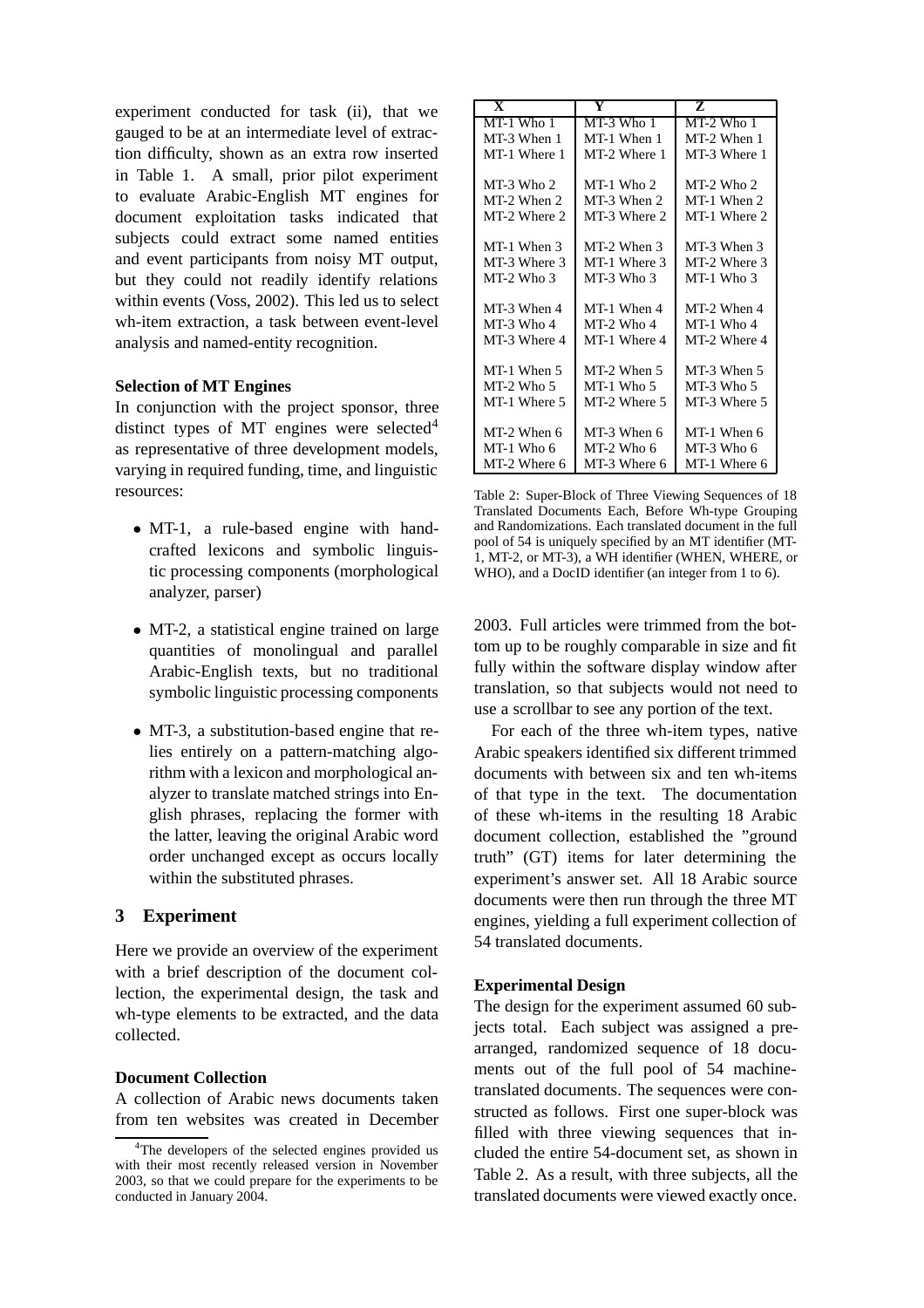The following set of four constraints on the experimental design ensured a balance of the number of MT and Wh-type viewings per subject across the document collection.

- 1. No subject saw the same document more than once, i.e., as translated by more than one MT system.
- 2. Each subject viewed translated documents from each system an equal number of times.
- 3. Each subject viewed translated documents from each of the three Wh-type an equal number of times.
- 4. Each subject viewed the documents of each Wh-type one after another, without shifting back and forth among the three Wh-type groups.

After filling the super-block to meet these constraints, the next steps were randomizing the elements within each block while preserving the wh-type grouping of constraint 4. within each viewing sequence of the super-block, and then including enough replications for all subjects. Randomizing was done to prevent bias. Two super-blocks were randomized individually. Then the resulting 6-block randomization was replicated 10 times for the proposed 60 person full experiment.



Figure 1: Screen shot of When-extraction (sample subject responses highlighted in upper text box & listed in lower answer box

#### **Wh-item Extraction Task**

From the outset, we knew that subjects would be

| Who-type: people, roles, organizations,        |  |  |  |
|------------------------------------------------|--|--|--|
| companies, groups of people, and the           |  |  |  |
| government of a country                        |  |  |  |
| When-type: dates, times, duration or frequency |  |  |  |
| in time, including proper names for days and   |  |  |  |
| common nouns referring to time periods         |  |  |  |
| Where-type: geographic regions, facilities,    |  |  |  |
| buildings, landmarks, spatial relations,       |  |  |  |
| distances, and paths                           |  |  |  |
|                                                |  |  |  |

Table 3: Wh-type Items in Extraction Task

available for most of one working day to participate in the three project experiments. This limited the time to conduct the training, practice, and evaluation phases of task (ii) to roughly two hours. We designed software to enable subjects to view all documents for all these phases via a browser and simply to click or click-and-drag over text they selected as wh-items that would then appear in an answer box at the bottom of the screen (see Figure 1).

To determine how best to train people quickly and accurately on identifying who-, when-, and where-type elements in MT output (see Table 3), we first conducted two rounds of prepiloting with English documents (no MT) where English speakers were given different definitions of the elements of information to highlight with colored markers on hard-copy English documents.

We conducted one pre-pilot with hard-copy MT output and then one 12-person pilot over the internet via browsers, where the instructions were augmented and refined with examples to clarify what would count as an element in nonfluent, i.e., MT output, text. We found that people were most thorough and consistent when instructed: (a) to scan for all cases of *only one wh-type* in a document and (b) to spot for clear case words of the wh-type they sought at first, and then to include other words adjacent to the clear case, as long as the resulting longer string remained of the same wh-type.<sup>5</sup>

As a result, in the final experiment, subjects viewed documents of each wh-type one after another, without shifting back and forth among the three wh-types, and the screen display in-

<sup>5</sup> For example, after first spotting *airport* as a wheretype, the subject could scan and extend the item to its full PP *outside the airport,* because that form would provide more information for an accurate identification of the cited location.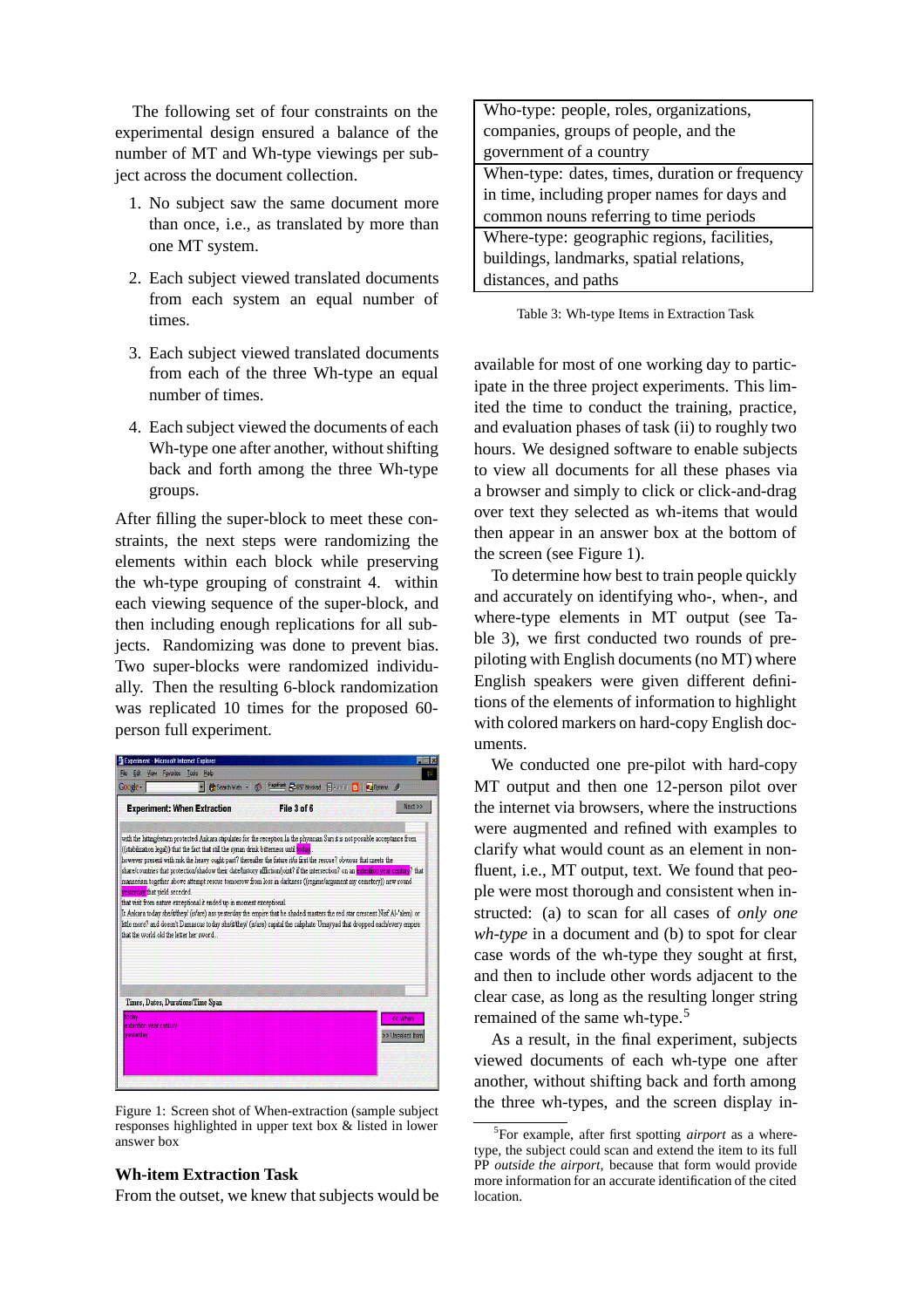dicated which wh-type to extract for a given document. For example, in Figure 1 the subjects were only to extract When-type items from the translated document on the screen. Thus, unlike the automated extraction tasks of evaluation programs such as  $ACE<sup>6</sup>$  our extraction task only requires selecting text: there are no additional steps for categorizing the text (since the wh-type is given) or detecting co-reference among the the extracted elements.

The full evaluation experiment was conducted on two days, with 30 subjects participating on day 1 and another 29 subjects on day. The experiment was monitored by several observers and the software, run from an off-site server, was controlled by an administrator who monitored the subjects' progress online in real-time during the experiment, as they sat in the same large teaching classroom at individual computer workstations.

Subjects were instructed together on the task during the training phase by one project investigator. They received hard-copy pages with definitions and example wh-type items that they were told they could refer to at any phase in the experiment. During the practice phase before the actual experiment tests subjects worked through the extraction process on 9 documents (1 original English and 2 translated English for each of the 3 wh-types), with no spoken instruction. All subjects practiced the task on the same sequence of documents and received the same feedback with correct responses and brief descriptions via their browsers, following their responses.

## **Data Collected**

In the full experiment, with 59 subjects each viewing 18 translated documents (arranged to include 6 documents from each of the 3 MT engines and 6 from each of the 3 wh-types), we collected 1062 *cases* (where one subject responded to one document translated by one MT engine).<sup>7</sup> However, with one server-client connection crash on day 2, two instances of translated documents viewed and marked by subjects could not be processed. The final data analyses were run on 1060 cases. With more than 100

wh-items total in the 54 translated collection, we collected well over 10,000 subject-extracted items to be evaluated.

## **4 Metrics**

#### **Answer Set for Full Document Collection**

The creation and validation of the wh-item answer set against which the subjects' responses were scored, was constructed in three stages. Here we only summarize briefly the process involved. For a full explanation of the details, see Vanni et al. (2004).

First, *ground-truth wh-items* (GT) were identified in the original Arabic documents by a native Arabic speaker who placed them in an inventory spreadsheet, with one item per row. The original documents were also fully translated by each of four human translators working on the project, providing reference translations for later research comparing task-based results with automated metric scores.

In the second stage, the lead translator and one professionally trained native-English linguist worked together with the resulting reference translations and the GT-annotated original documents. They identified the *reference-truth wh-items* (RT) in the reference translations and placed each of these alongside the corresponding GT item in the inventory spreadsheet.

In the final stage, six individuals independently examined pairs of the reference translations and MT outputs side-by-side, and recorded into their separate inventory spreadsheets, the *omniscient-truth wh-items* (OT) in the MT outputs, i.e., those strings of words found to correspond to the RT items. Figure 2 shows one example of underlined phrases placed in correspondence to each other during the coding process: the GT item in the source text, the RT item in the reference translations, and the OT items in the MT outputs.

After several rounds of analysis, we developed a stable set of annotation instructions for defining the OT identification process in MT output text. Annotators both identified OT items and categorized them, as A if accurate semantically and grammatically, as B if either semantically or grammatically incorrect or incomplete, as S if the phrase was split across other content words that were not of that wh-type, and as Z if the item could not be identified in the MT output or was lost in the translation. When the inter-

<sup>6</sup>Evaluations under the Automatic Content Extraction program are described at www.nist.gov/speech/tests/ace/.

<sup>7</sup> The study had 59 subjects because one subject of the originally expected 60 did not show.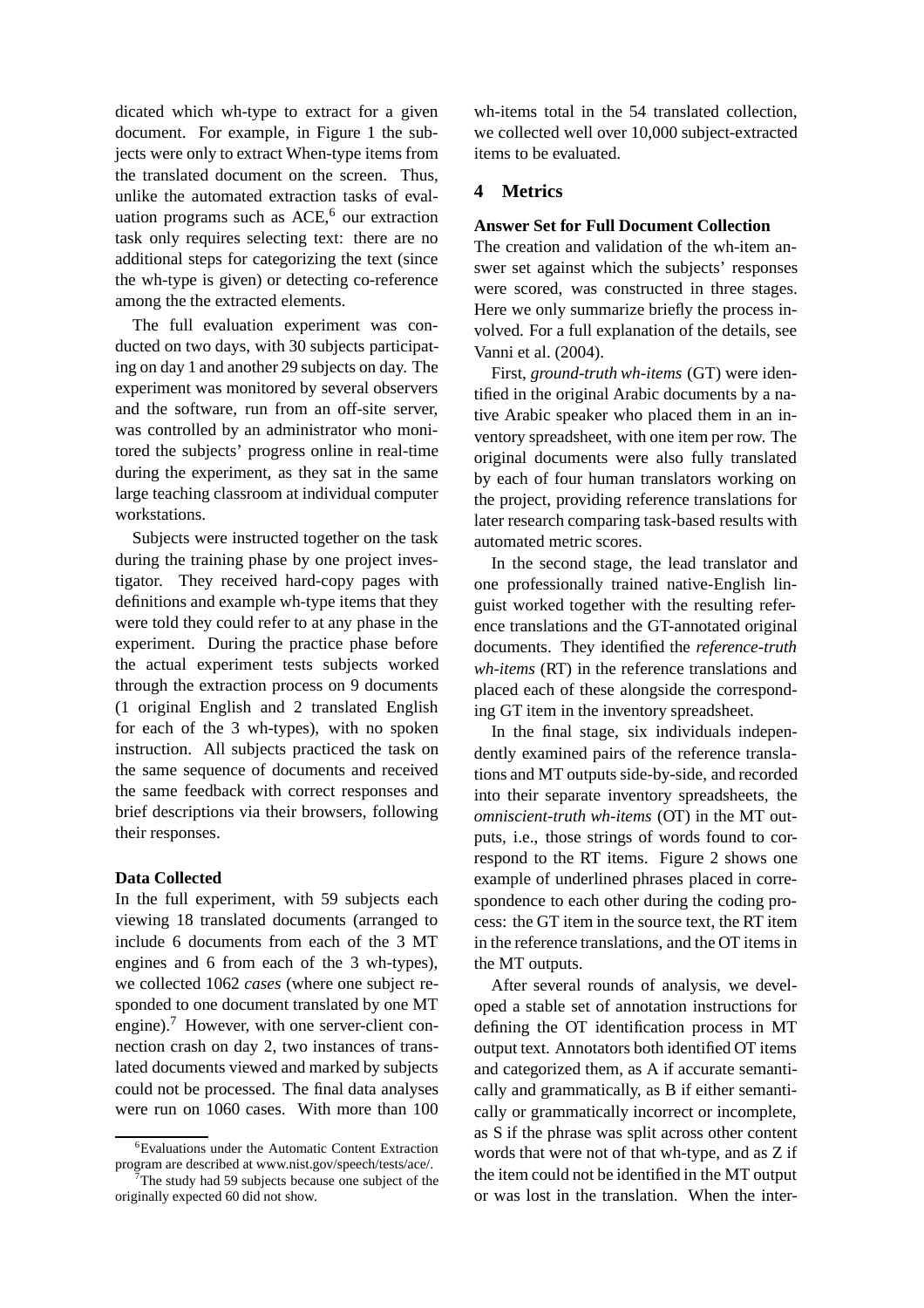annotator agreement rates were acceptably high on the annotation process, we finalized the selection of the OT items for each MT engine's output.

كَتَبَتَ رِيمِ الْمَبِينِ فِي هَصِيلِ اللهِ اللهِ ... . . : GT RT: Reem Meeh wrote: yesterday at Bayan Palace... MT1: Reem wrote 'Lmeeaa : [S] in a statement derelict.... [A] : [المبح] MT2: I wrote Rim almyai in the short statement, ... MT3: clerks move flowing : [Z] in castle demonstration/statement?...

Figure 2: Sample Parallel Phrases in Parallel Texts: Who ground truth  $(\hat{G}T)$  phrase in Arabic source text, Who reference truth (RT) phrase in reference translation, and Who omnisicient truth (OT) phrases in MT1, MT2, and MT3 output. [A],[S],and [Z] are OT-item annotation codes.

The annotation of the GT, RT, and OT items across the Arabic texts, the reference translations, and the machine-translated texts respectively, produced two types of extraction-task answers used in subsequent computations. Note: we distinguish these "answers" described here as established in documents before the experiment from the "responses" that subjects provide in the experiment proper.

1. the set of RT items

- they are independent of the MT engines - they were defined in one-to-one correspondence with the GT items, and so are the English equivalents of the essential elements of information in the Arabic texts - they are used as denominators to calculate recall metrics (see next section)

- 2. the set of OT items
	- they are MT engine-specific

- they were defined and annotated in correspondence to the RT items, and so are the machine-translated equivalents of the essential elements of information in the Arabic texts

- they are compared in automatic textmatching algorithms against the subjects' responses because they are the content of the essential elements as made available to the subjects by each MT engine

For each Arabic document in document collection and for each machine-translated version of that document, the set of RT items was fixed. By contrast, for each machine-translated version of each Arabic document, the set of OT items could and often did vary both in content of the translated item and in number of translated items (because some were lost in translation).

# **Task Metrics**

Three task metrics for evaluation were computed as follows. First we tallied three types of *event counts* for each of the 1060 cases, by comparing and identifying all of a subject's responses against all of the (OT) answer items in the translated document for that case as:

- *a correct response,* if a response fully matched an answer item, by covering all open class words, but possibly under- or over-extending with a determiner or other closed class word not crucial to the meaning of the wh-item
- *an incorrect response* if a response did not match any answer item in the translated document
- *a non-response* if no part of an answer item was marked by any of the subject's responses in the translated document.

For each translated document, the *total # answers* possible for the end-to-end evaluation was defined as the total # RT items in the reference translations, or RT total. For each case, the *total # subject responses* was the count of subject-marked contiguous strings, and included fully correct, partially correct, and incorrect responses. Note that there was no given limit to the number of incorrect responses that a subject could produce in the process of extracting wh-items. So the subject-marked total varies by subject and document, and hence by case.

From these counts, three *event rate metrics* were computed over the cases for analyses at different levels of aggregation (such as by MT, by wh-type, and within wh-type by MT) as follows: *correct response rate* as #fully correct responses out of the RT total, *incorrect response rate* as #incorrect responses out of the subjectmarked response total, and *non-response rate* as #non-responses out of the RT total.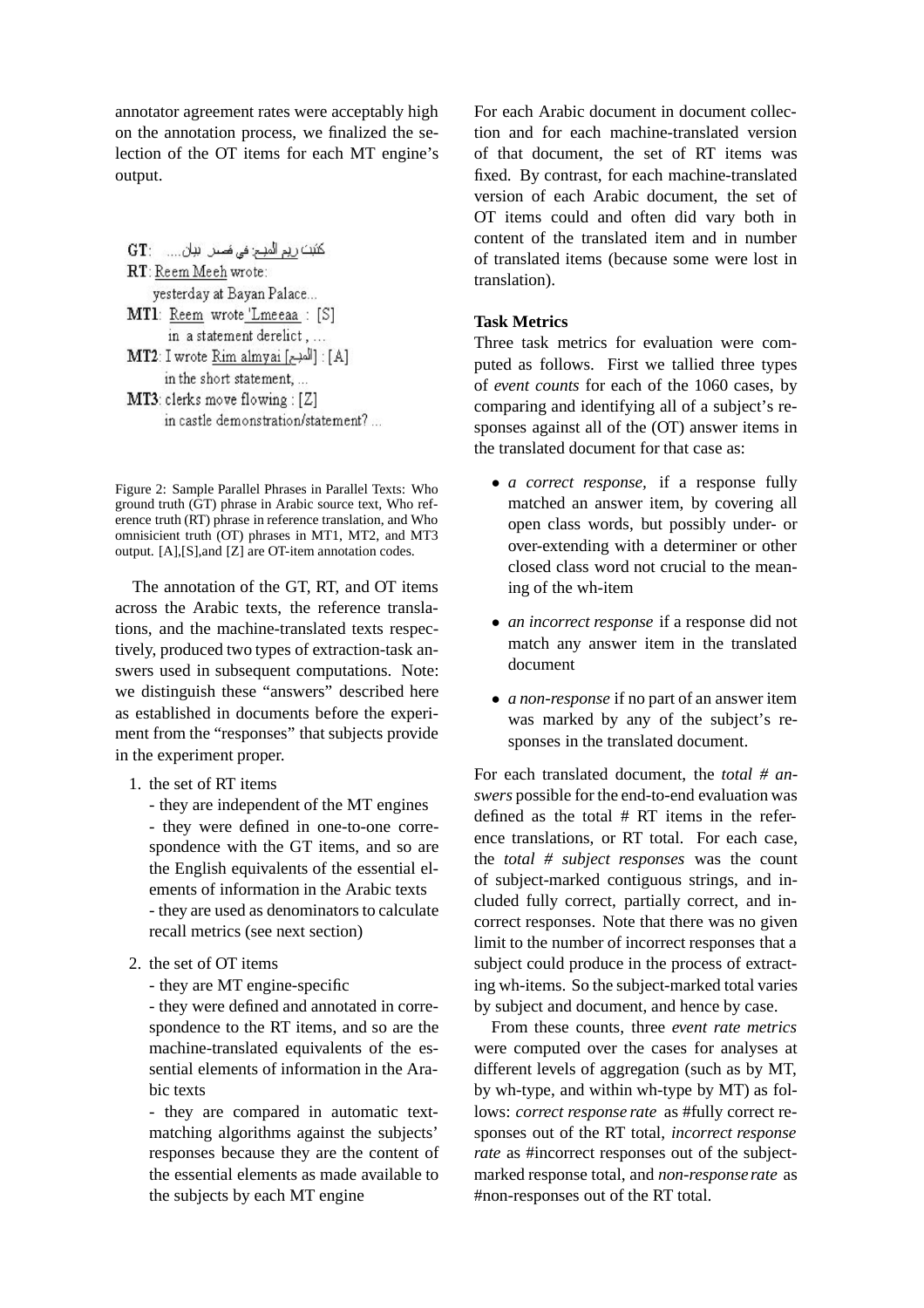|                         | MT <sub>1</sub> | MT <sub>2</sub> | MT <sub>3</sub> |
|-------------------------|-----------------|-----------------|-----------------|
| # correct-responses     | 1181            | 1506            | 1370            |
| # non-responses         | 558             | 573             | 585             |
| # incorrect-responses   | 438             | 311             | 513             |
| total # RT items        | 3091            | 3066            | 3086            |
| total # Subj resp.      | 2759            | 2636            | 2842            |
| Correct-response rate   | .382            | .491            | .444            |
| Non-response rate       | .181            | .187            | .190            |
| Incorrect-response rate | .159            | .118            | .181            |

Table 4: Event counts and rates tallied over translated-document by subject cases within each of three MT systems

|                         | When | Where | Who  |
|-------------------------|------|-------|------|
| # correct-responses     | 1068 | 1480  | 1509 |
| # non-responses         | 538  | 696   | 482  |
| # incorrect-responses   | 334  | 456   | 472  |
| total # RT items        | 2635 | 3304  | 3304 |
| total # Subj resp.      | 2218 | 2790  | 3229 |
| Correct-response rate   | .405 | .448  | .457 |
| Non-response rate       | .204 | .211  | .146 |
| Incorrect-response rate | .151 | .163  | .146 |

Table 5: Event counts and rates tallied over translated-document by subject cases within each of three Wh-types

## **5 Results and Analyses**

We tallied the event counts and computed their corresponding rates by MT in Table 4, by Wh-type in Table 5 and by Wh-by-MT in Table 6.

## **Event Results by MT Engine**

In Table 4 we tally the correct responses, nonresponses, incorrect responses as well as the RT totals $8$  and subject-marked totals by MT system. In addition, we present the overall fully correct response rates, the non-response rates, and the incorrect response rates for each MT system.

While the subjects' *non-response rates* in extracting wh-items from MT output were comparable across three MT engines (statistically indistinguishable), one engine yielded significantly weaker (lower) *correct-response rates,* and another engine yielded significantly strong

(lower) *incorrect-response rates.* In particular, a chi-square test for equality of correct response rate and non-response rate over MT yield wildly significant statistics (each on 2 degrees of freedom) respectively equal to 74.89 and 42.19.

Given MT-1's syntactic analyses and MT-2's phrase-based modeling, we had expected stronger subject performances on their MT output (where phrases are re-ordered for English), than on the output of MT-3's substitution-based translation (where Arabic syntax is *not* changed to generate English word order). That is, we hypothesized that subjects would show better task performance on MT-1 and MT-2 than MT-3. However, the statistical analyses of subjects' extractions on this task however did *not* match these predictions.

#### **Event Rates by Wh-type**

Table 5 displays tallies and rates of events (the same ones as in Table 4) within all translated documents of each Wh-type, without regard to MT engines. In this table, there are highly significant differences among the correct response rates and the non-response rates for different Wh-types of documents (with chi-square statistics respectively 17.43 and 54.20 on 2 degrees of freedom): clearly the correct response rates are

<sup>&</sup>lt;sup>8</sup>We note here for clarification that the RT totals do not match across MT engines because we experienced two types of document losses. Since the number of RT items varied from 5 to 10 across the collection of documents, each type of "loss" impacted the RT totals by MT, as well as by wh-type, by different amounts. We effectively lost RT items from one viewing sequence when one of the originally 60 scheduled subjects did not show, and we lost RT items from some translated documents that were viewed but then lost during a network crash.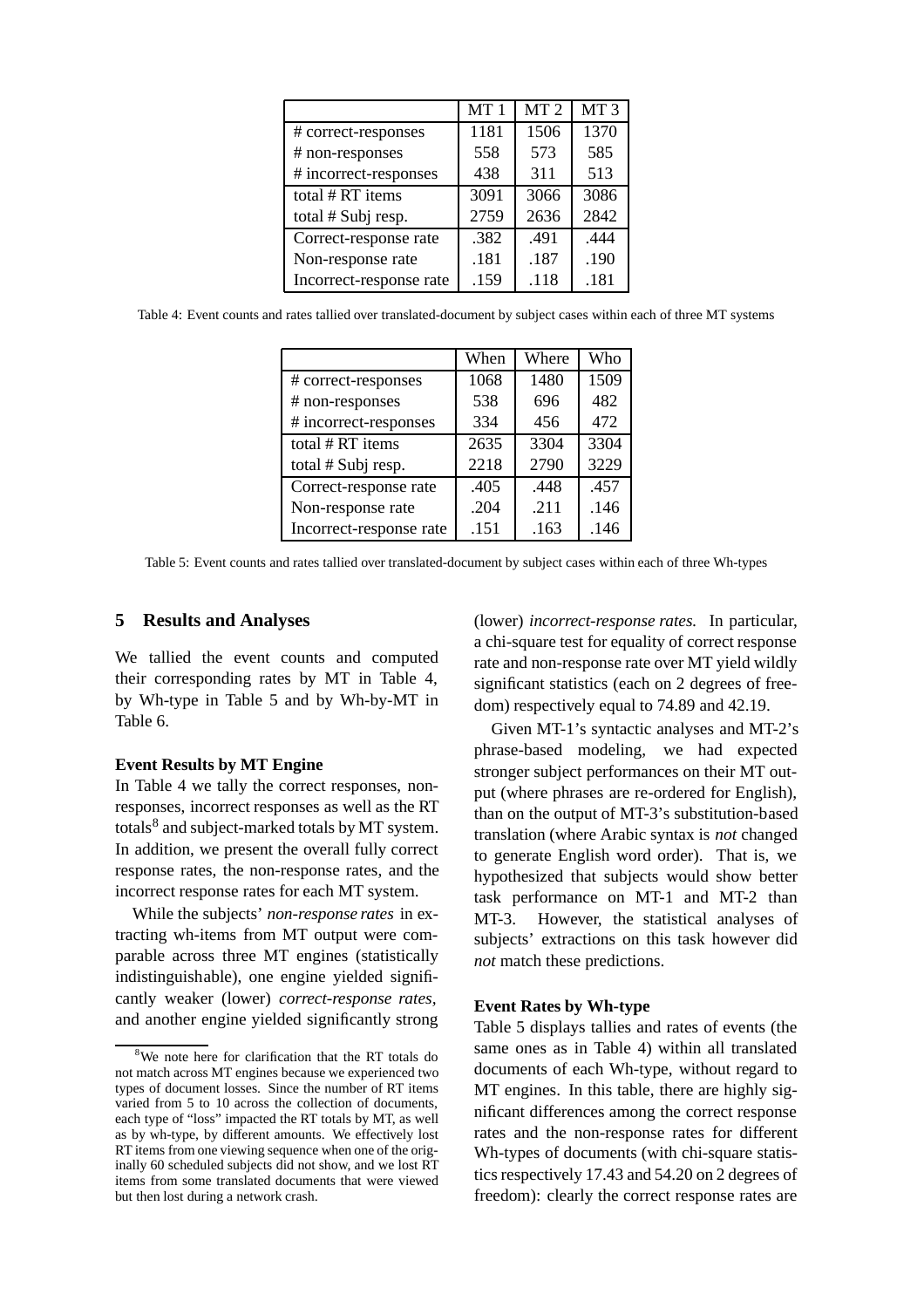| Wh-<br>МT | Correct              | Non-Response | Incorrect            | Total #  | Total # Subject |
|-----------|----------------------|--------------|----------------------|----------|-----------------|
| type      | <b>Response Rate</b> | Rate         | <b>Response Rate</b> | RT Items | Responses       |
| When 1    | .333                 | .218         | .148                 | 881      | 696             |
| Where 1   | .387                 | .211         | .173                 | 1107     | 904             |
| Who       | .417                 | .120         | .154                 | 1103     | 1159            |
| When 2    | .474                 | .178         | .127                 | 875      | 715             |
| Where 2   | .515                 | .214         | .145                 | 1094     | 920             |
| Who<br>2  | .481                 | .167         | .087                 | 1097     | 1001            |
| When 3    | .410                 | .216         | .173                 | 879      | 807             |
| Where 3   | .443                 | .207         | .173                 | 1103     | 966             |
| Who<br>3  | .472                 | .151         | .193                 | 1104     | 1069            |

Table 6: Event rates tallied over translated-document by subject cases within nine MT by Wh-type categories

strictly increasing with significant differences from When to Where to Who. The non-response rate is clearly lowest for Who, but the three incorrect rates are very close.

The only prediction for subject performance by wh-type that we had before the experiment was that Who items would be easier to detect correctly than When and Where, because the latter could be more complex syntactically and thus more likely to not translate correctly. This indeed occurred, with all three event rates strongest on Who items (highest correct rate, lowest non-response rate, and lowest incorrect rate).

## **Event Rates by MT Engine and Wh-type**

In Table 6, vinally, we tally the MT-by-Wh cross-classified event-rates. Within this Table, the rates evidently vary a great deal across MTby-Wh categories. In fact, chi-squared tests for "interaction" of log-odds of response between the MT and Wh classifications, with respect to event-rates, show no significant interaction for differences in correct response rates (chi-square 8.96, p-value .061 on 4 degrees of freedom), but highly significant difference in both error rates, the incorrect response rates and non-response rates (chi-square 16.45 and 15.17 respectively, with p-values .002 and .004 on 4 degrees of freedom).

The presence of interactions between MT and Wh classifications on error rates reinforces what we already observed in the comparative MT engines analyses: that the lack of uniform results pre-empts an across-the-board ranking of the MT engines.

# **6 Conclusions and Future Work**

This paper reports on the results of a oneof-a-kind, large-scale, MT evaluation experiment where nearly sixty subjects extracted who, when, and where-type elements of information from output generated by three types of Arabic-English MT engines: a rule-based engine, a morpho-lexical substitution engine, and a statistically-trained engine. The statistically significant results were mixed, pre-empting an analysis with a single, across-the-board ranking of the engines. To assist users in interpreting these results for their own work environments, we are now working with the collected data to develop a single customizable metric with loss functions, weighted over these rates.

While the experiment and evaluation methodology have provided the results that the MT users request, namely an analysis of a real-world task on multiple MT engines, this approach is quite costly, time-consuming and laborintensive. As Coughlin (2003) has noted, resource considerations such as these have forced the field to rely heavily on automated metrics. Thus, it is crucial in any evaluation to determine how well results with these metrics compare to the results we find in task-based analyses. In particular, we want to know whether there is a relationship between these popular, strictly textbased metrics and the end-to-end (machine and user) effectiveness metrics of concern to real users.

Our next step is to explore this relationship by studying various aspects of automated metric correlation with subject responses from the information extraction task. This work motivates the need to extend testing methods beyond cor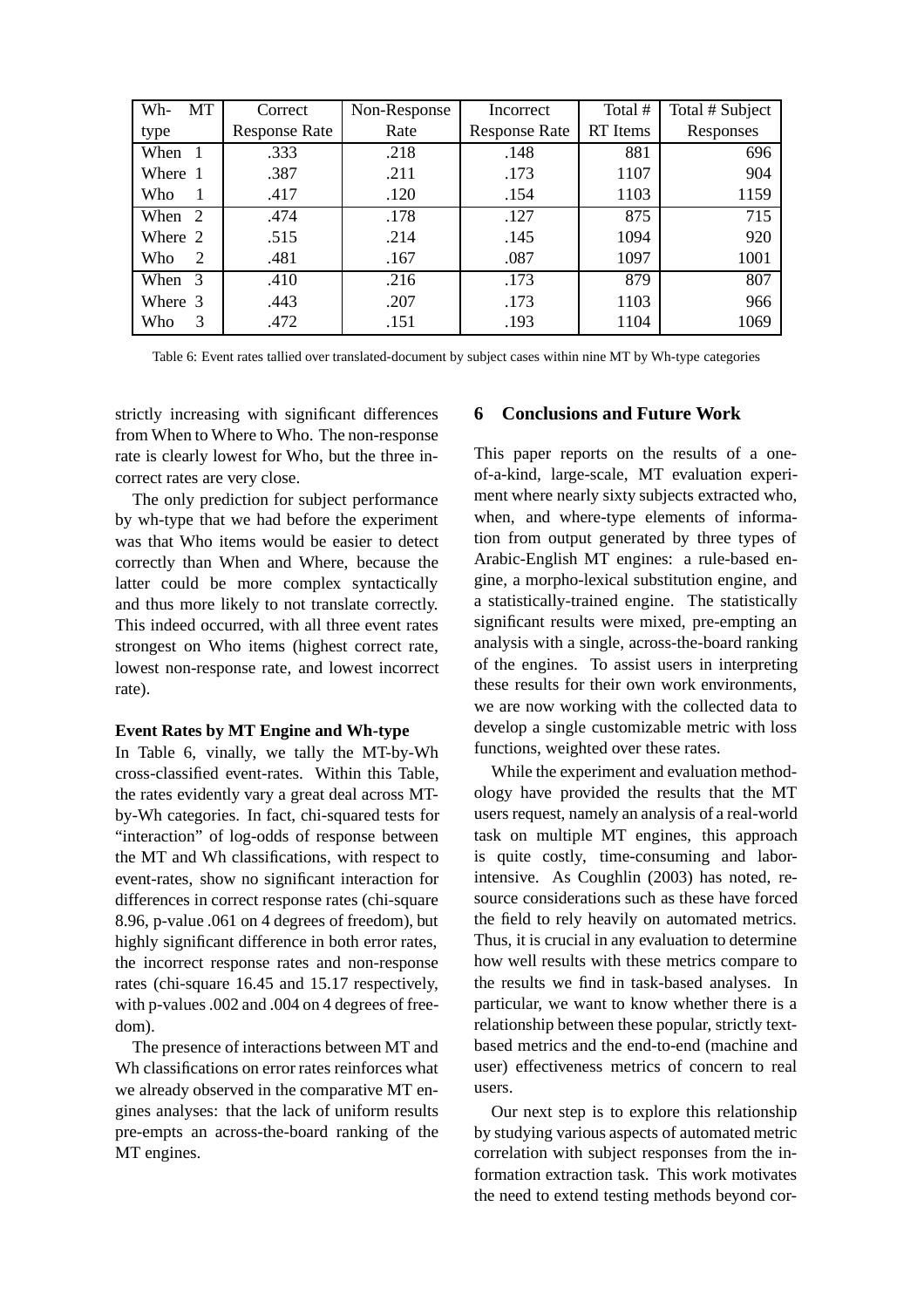relations and to develop other uses of these metrics for a more user-centered evaluation. Thus, we are testing for whether it will be possible to leverage the collected data using it in statistical models that we build and test for their adequacy in predicting task results quickly and less expensively.

|                                           | MT1 | LMT2                           | MT3 |
|-------------------------------------------|-----|--------------------------------|-----|
| Bleu 4gm                                  |     | $0.0911$   $0.2347$   $0.0553$ |     |
| Open-class 1gm   0.4728   0.6128   0.4451 |     |                                |     |

Table 7: Bleu 4-gm and Open-class 1-gm scores

|                | $MT-1$ vs<br>$MT-2$ | $MT-2$ vs<br>$MT-3$ | $MT-1$ vs<br>$MT-3$ |
|----------------|---------------------|---------------------|---------------------|
| Bleu 4gm       | $MT-2$              | $MT-2$              | $MT-1$              |
| Open-class 1gm | MT-2                | $MT-2$              | Not signif.         |

Table 8: Wilcoxon Test Results on Scores in Table 7

Toward this goal, we calculated automatic ngram metrics for output-text translation accuracy, BLEU 4gm and Open-class 1gm metrics, on the machine-translated documents from the experiment (see Table 7). Preliminary results with pairwise Wilcoxon tests (see Table 8) indicate that, for the Bleu 4gram and Open-class 1gm metrics, there is a statistically significant difference across the board with MT-2 scoring decidedly higher than both MT-1 and MT-3. It is only on Bleu 4gm that a statistically significant difference favors MT-1 over MT-3.

While these results yield a ranking of the MT engines that is not inconsistent with some aspects of the task-based results, the dataset from the extraction experiment will support more fine-grained analyses and tests beyond simple rank correlations.<sup>9</sup> The initial testing of a range of generalized linear models indicates that such automatic metrics alone are not sufficient as explanatory variables to yield an adequate model for predicting task response results (Tate 2005). Further model-testing is now underway exploring a broader range of text-based metrics, including source language complexity (Clifford et al., 2004).

## **Acknowledgements**

Several individuals contributed to the task-based evaluation research project, including Eric Slud (Dept. of Mathematics, U. of Maryland, College Park), Matthew Aguirre, John Hancock (Artis-Tech, Inc.), Jamal Laoudi, Sooyon Lee (ARTI), and Somiya Shukla, Joi Turner, and Michelle Vanni (ARL). This project was funded in part by the Center for Advanced Study of Language (CASL) at the University of Maryland.

#### **References**

- Banerjee, S. & Lavie, A. 2005. METEOR: An Automatic Metric for MT Evaluation with Improved Correlations with Human Judgments. In *Proceedings of Workshop on Intrinsic and Extrinsic Evaluation Measures for MT and/or Summarization* at the 43th Annual Meeting of the Association of Computational Linguistics (ACL-2005). Ann Arbor, Michigan.
- Calison-Burch et al. 2006. Re-evaluating the Role of BLEU in Machine Translation Research. In *Proceedings of the European Association for Computational Linguistics* (EACL-2006). Trento, Italy.
- Coughlin, D. (2003). Correlating Automated and Human Assessments of Machine Translation Quality. In *Proceedings of MT Summit IX*. New Orleans, LA. pp. 63- 70.
- Church, K., & Hovy, E. (1993). Good Applications for Crummy Machine Translation. *Machine Translation*,8.
- Clifford, R., Granoien, N., Jones, D., Shen, W., & Weinstein,C. (2004). The Effect of Text Difficulty on Machine Translation Performance. In *Proceedings of Language Resources and Evaluation Conference (LREC-2004)*. Lisbon, Portugal.
- Fisher, F., Schlesiger, C., Decrozant, L., Zuba, R., Holland, M., & Voss, C.R. (1999). Searching and Translating Arabic Documents on a Mobile Platform. In *Proceedings of the Advanced Information Processing and Analysis Conference* (AIPA-99). McLean, VA.
- Holland, R. (2005). Embedded Machine Translation Prototypes at MITRE. Presentation at UMIACS Computational Linguistics Colloquium. University of Maryland, College Park. July 27, 2005.
- Laoudi, J., Tate, C., & Voss, C. (2006). Task-based MT Evaluation: From Who/When/Where Extraction to Event Understanding. In *Proceedings of the Language Resources and Evaluation Conference* (LREC-2006). Genoa, Italy.
- Lavie, A., Sagae, K., & Jayaraman, J. (2004). The Significance of Recall in Automatic Metrics for MT Evaluation. In *Proceedings of the 6th Conference of the Association for Machine Translation in the Americas* (AMTA-2004). Washington, DC.
- Liu, D. & Guildea, D. (2005). Syntactic Features for Evaluation of Machine Translation. In *Proceedings*

<sup>&</sup>lt;sup>9</sup> Just as the analogy has been made that no single house is suited to all people and no single MT system is suited to all people, it is also true that no MT metric is suited to everyone's needs. While automatic metrics have been used primarily by the MT development community, we are nonetheless interested in how they may be of use to the MT user community. The pace at which new MT metrics are being introduced is invigorating the field and encouraging wider participation and challenges that will ultimately lead to metrics that will be better understood by all. Recent proposals include (i) detecting paraphrased variants of reference translations (Banerjee & Lavie, 2005), (ii) identifying output of syntactic forms that correlate highly with human subjective judgments (Liu & Gildea, 2005), and (iii) capturing more highly valued information in content words with part-of-speech re-weighting (Callison-Burch et al., 2006).